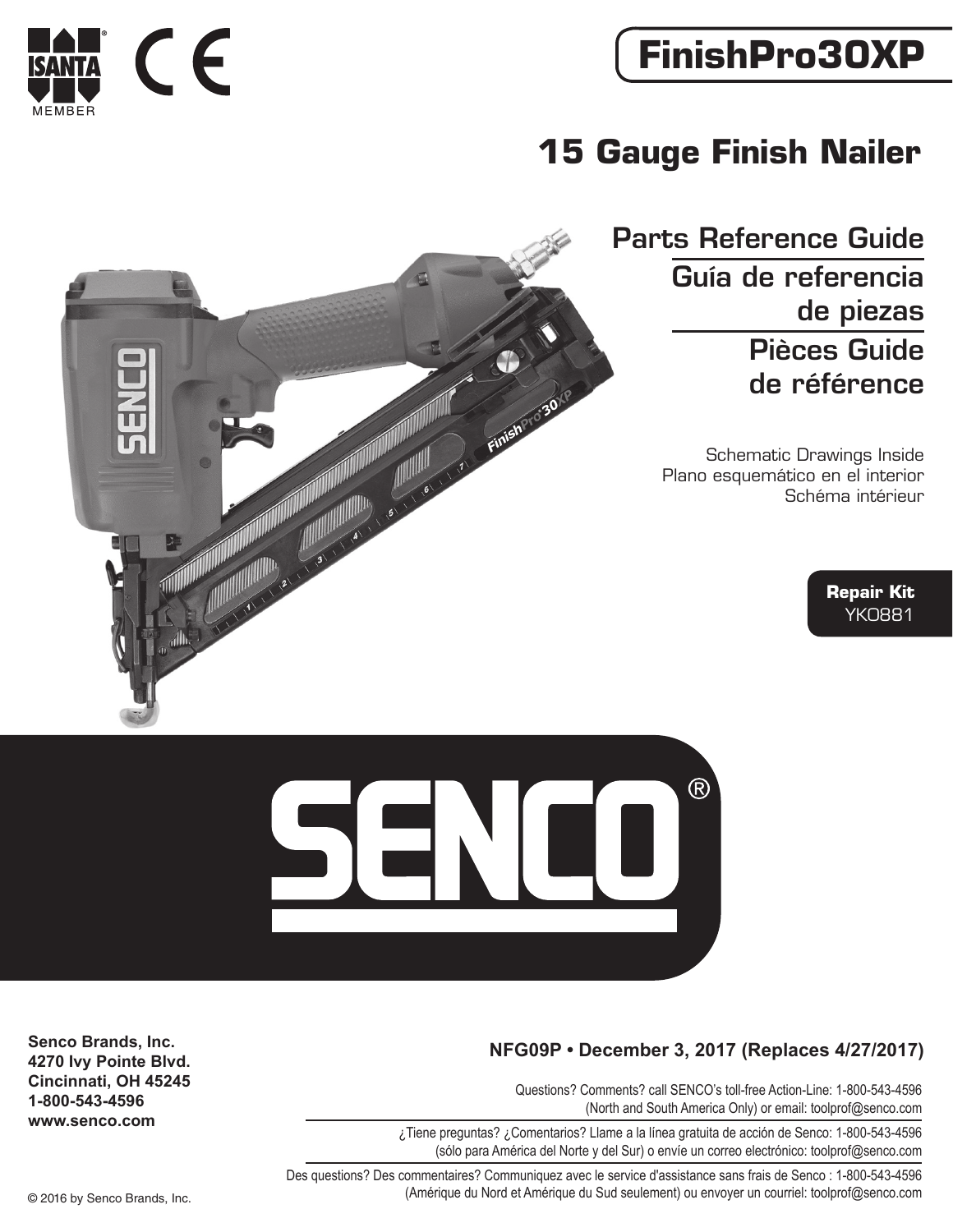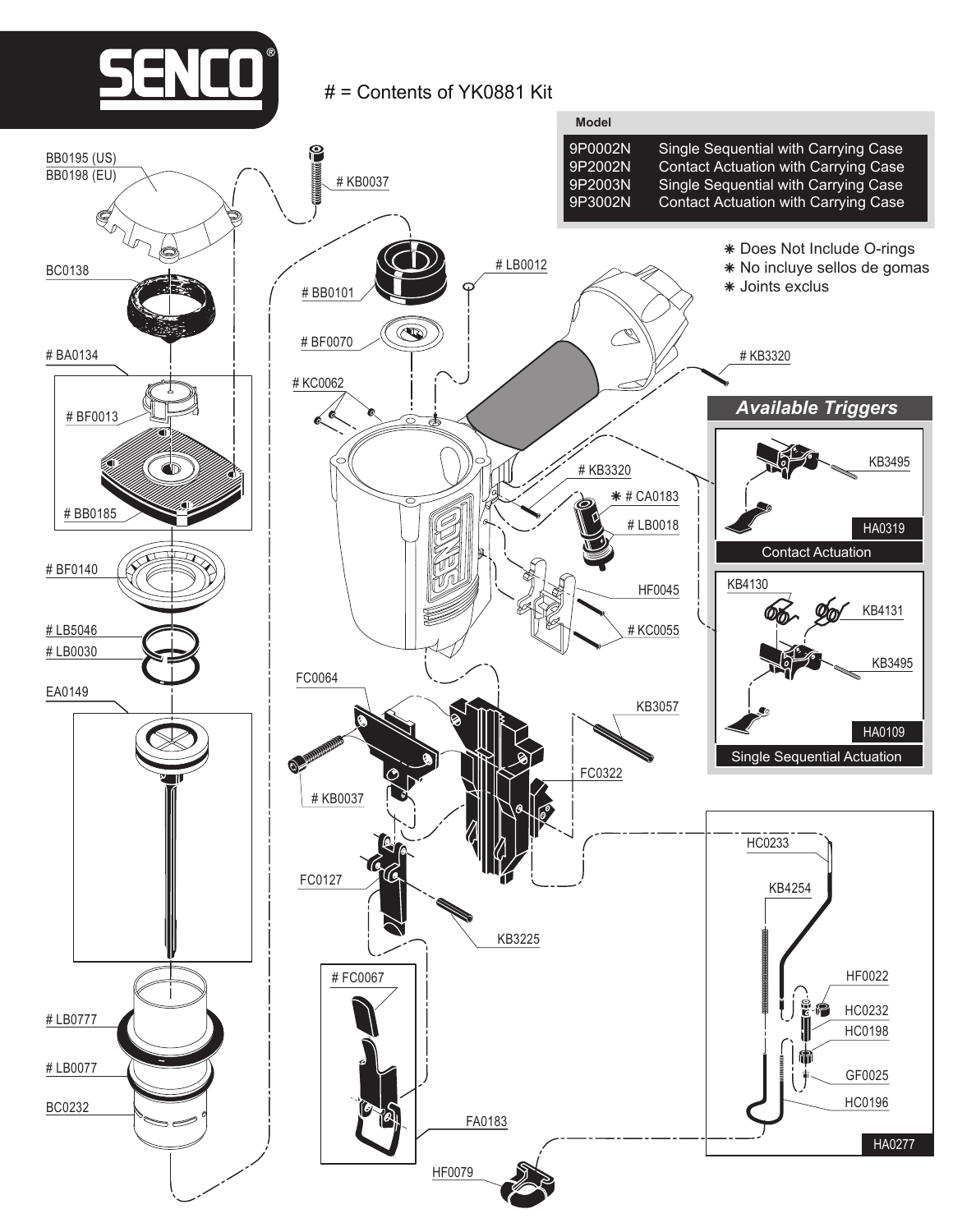#### **15 Gauge Finish Nailer FinishPro30XP**